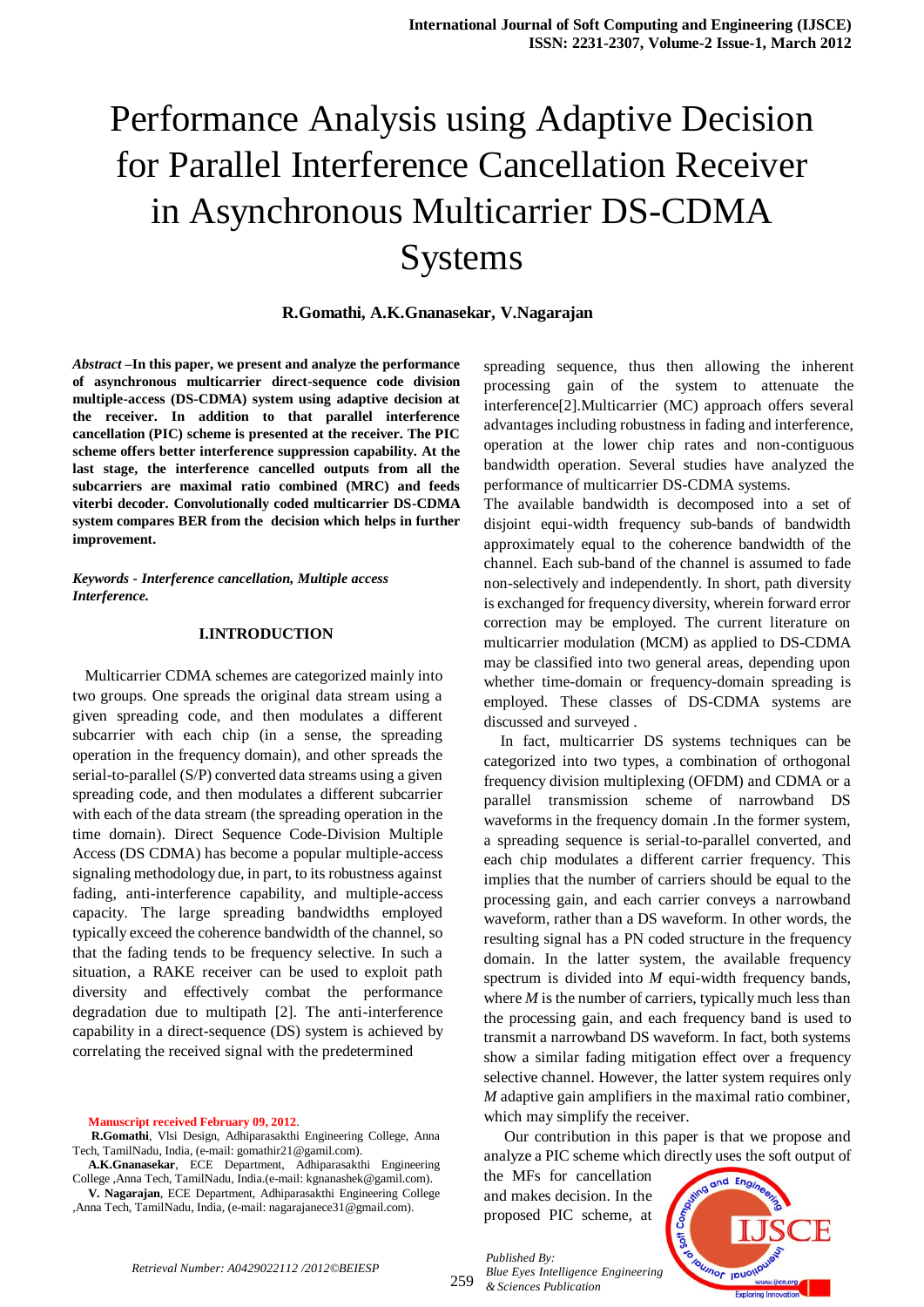each cancellation stage, on each subcarrier, a weighted sum of the soft outputs of the other users in the current stage is subtracted from the soft output of the desired user to form the input to the next stage. At the last stage, the interference cancelled outputs from all the subcarriers are maximal ratio combined (MRC) to form the decision statistic. We derive analytical expressions for the bit error rate (BER) for the first and second stages in the proposed PIC scheme on Rayleigh fading channels. Analytical results are found to agree well with the simulation results. The proposed PIC scheme is shown to offer better performance than the conventional MF receiver.

### **II. SYSTEM MODEL**

 Fig. l(a) shows a bandlimited single-carrier wideband DS waveform in the frequency domain, where the bandwidth is given by

$$
W_{sc} = (1 + \beta)(1/T_c) \tag{1}
$$

In (1),  $0 < \beta < 1$ , and  $T_c$  is the chip duration of the single carrier system.

In the multicarrier system proposed, we divide  $W_{sc}$  into MR equi-width disjoint frequency sub-bands, as shown in Fig. 1(b). Note that while the multicarrier system is depicted as using a contiguous spectrum, this need not be the case, in general. The ability to make use of a noncontiguous spectrum to achieve a given total bandwidth represents an advantage over the single-carrier approach (which requires a contiguous spectrum). The bandwidth of each frequency sub-band  $W_{Mc}$  is given by

$$
W_{Mc} = (W_{sc} / MR)
$$
 (2)

Note that  $MRT_C$  is the chip duration of the multicarrier system, and MR is the total number of subcarriers. The parameter M will specify the number of convolutionally coded symbols per input data symbol, and R will specify the number of frequency diversity branches per coded symbol. The orthogonal MC DS-CDMA transmitter spreads the S/P converted data streams using a given spreading code in the time domain so that the resulting spectrum of each subcarrier can satisfy the orthogonality condition with the minimum frequency separation. This scheme was originally proposed for an uplink communication system because the characteristics of the orthogonal MC DS-CDMA are effective for establishing a quasi-synchronous channel.



**Fig. 1. Power spectral density of a (a) single-carrier DS waveform and (b) multicarrier DS waveform.**

PIC appears to be more attractive in the case when high speed detection is preferred, since the cancelation of the interference is performed in parallel. However, the potential gain from PIC depends on the precise estimate of the MAI. A partial PIC is proposed in [8] to mitigate the effect of unreliable MAI estimation.

## A . Transmitter

 Across each of the MR carrier frequencies, we transmit DS-CDMA signal, such that distinct binary symbols may be transmitted at a given carrier frequency. The transmitter for the desired user is shown in Fig. 2(a). The binary data sequence is given as input to a convolutional encoder. The output code symbols are interleaved and serial-to-parallel converted such that parallel code symbols may be transmitted simultaneously. Each of the code symbols, in turn, is replicated via a rate repetition code. The code symbols are then mapped to DS-CDMA modulators such that each of the convolutionally coded symbols is transmitted over independent frequency diversity branches. The code symbols are mapped to subcarriers so as to maximize the separation in frequency between repetition code symbols for each respective convolutional code symbol.

#### B. Receiver

 The demodulator for the desired subcarrier of the *k*th user, shown in Fig. 2(b), receives two *distinct* binary code symbols which are multiplied by a pseudorandom spreading sequence

such that there are chips per code symbol, and each user has a unique spreading sequence. The resulting sequence modulates an impulse train, where the energy per chip is and the period of the impulse train is MRTC. After passing through a chip wave-shaping filter, the baseband DS-CDMA waveform is upconverted to subcarrier frequency and multiplexed with the other subcarrier signals, then the parallel interference cancellation technique is used. Assume that there are K asynchronous CDMA users in the system, where all of them use the same MR subcarriers, the average power received from the user at the base station is also assumed to be the same, implying perfect power control. The channel is assumed to be a slowvarying frequency-selective fading channel with a delay spread of  $T_m$ . We constrain M and R to satisfy the following conditions:

 • Each sub-band of a multicarrier system has no selectivity,

i.e.,  $T_m/(MRT_C) \leq 1$ .

 • All the sub-bands are subject to independent fading, i.e.,

 $W_{MC} \geq (\Delta f)_c$ , where  $(\Delta f)_{c} \approx 1/T_{m}$ 



*Retrieval Number: A0429022112 /2012©BEIESP*

260 *& Sciences Publication* 

*Published By:*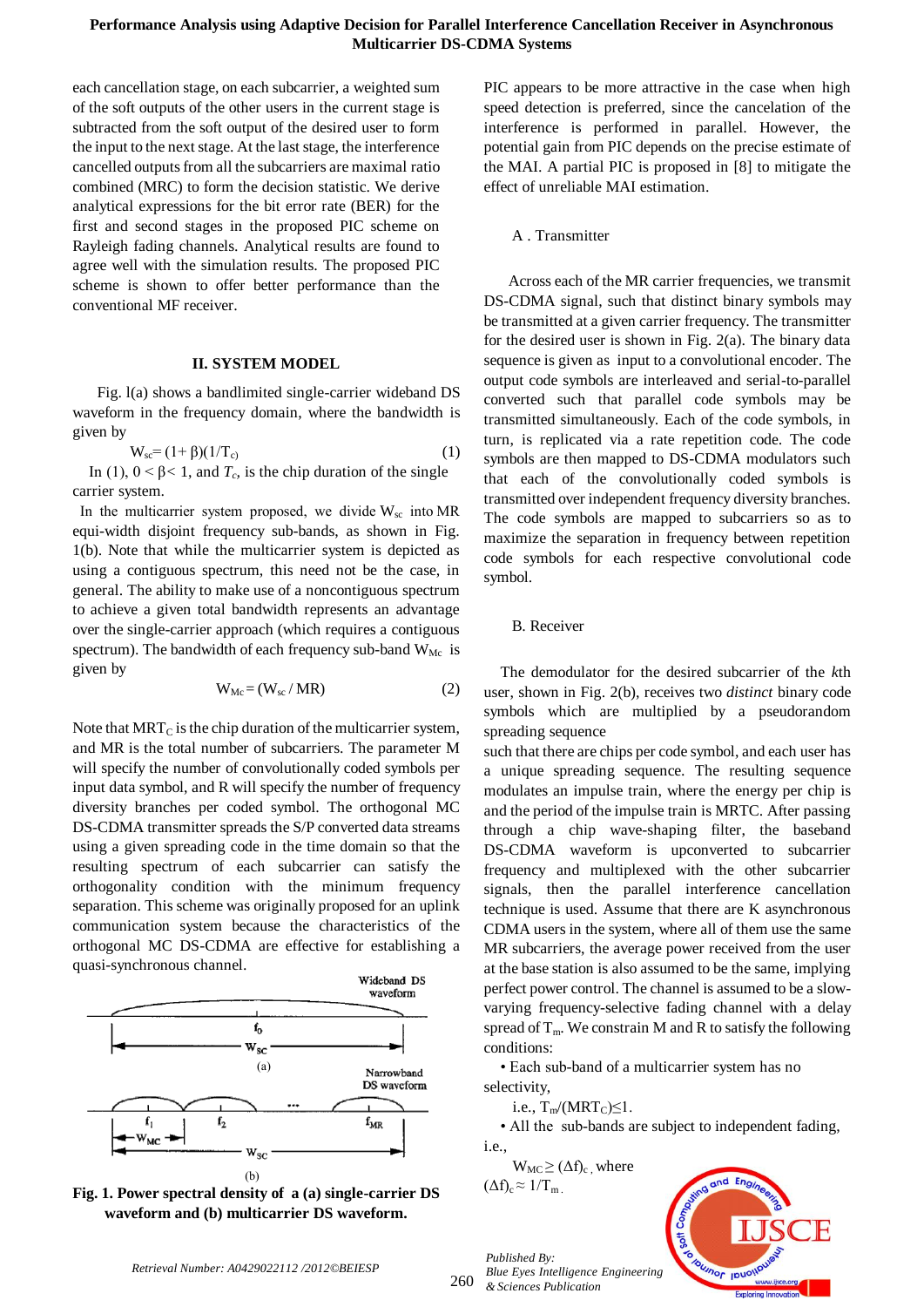These two conditions are satisfied if

$$
T_m/T_c \le MR \le (1+\beta)T_m/T_c. \tag{3}
$$

The received signal is then given by

$$
\mathbf{r}(t) = \sum_{k=1}^{K} \{ \sqrt{2Ec} \sum_{n=-\infty}^{\infty} C_n^{(k)} \mathbf{h}(t - nMRT_C - \tau_k) \}
$$

$$
\sum_{V=1}^{MR} \alpha_{K, V} \left[ a_{v,nN} \cos(2\pi f_v t + \theta_{k,v}) + n_w(t) \right] \tag{4}
$$

Where  $h(t)$  is the impulse response of the chip wave shaping filter, the  $\{\tau_k\}$  are asynchronous delays assumed to be i.i.d

satisfies the Nyquist criterion, we may ignore interchip interference as well.

### **III. ANALYSIS**

We evaluate the performance of the first user  $(K=1)$ , assuming perfect carrier, code, and bit synchronization. Then the output, prior to sampling, from the correlator branches at the desired subcarrier frequency,  $y<sub>v</sub>(t)$ , are given by

$$
y_v(t) = Sy_v(t) + Iy_v(t) + Ny_v(t)
$$
 (6)



(b)

**Fig.2 (a) transmitter block diagram (b) receiver block diagram**

where

Uniform random variables over [0,MRT<sub>c</sub>),  $\theta_k = \psi_k + \beta k$ , v and  $n_w(t)$  is AWGN with two sided power spectral density of  $n_0/2$ . The receiver of the desired user is shown in Fig. 3(a). Each correlator consists of a bandpass matched filter operation, followed by coherent demodulation, sampling, despreading, and summing.The MR receiver test statistics are then demapped into M partitions of R terms in accordance with the mapping rule. Each partition is input to a maximal-ratio combiner producing a diversity combined test statistic corresponding to each of the M convolutional code symbols. The resulting M diversity combined outputs are deinterleaved and ultimately feed metric calculations in the soft-decision Viterbi decoder.We assume that the chip wave-shaping filter satisfies the Nyquist criterion and is of unit energy. We further define

$$
X(t) \Leftrightarrow X(f) \equiv |H(f)|^2 \tag{5}
$$

and assume that  $X(f)$  is bandlimited to W'. This implies that the DS waveforms do not overlap in frequency, and thus, adjacent channel interference may be ignored. Since X(f)

$$
Sy_{v}(t) = \sqrt{2Ec} \alpha_{1,v} \sum_{n=-\infty}^{\infty} a^{(1)}_{v} [n/N] C_n x(t \cdot nMRT_C)
$$

$$
Ny_v(t)\!\!=\!Lp\{n_{wv}(t)\!\sqrt{2}\cos(2\pi f_v t+\theta_{1,v}\}
$$

represent components due to the desired signal S and additive white Gaussian noise N, respectively. In the above equations, we have assumed, without loss of generality, that  $\tau_1=0$ . The term  $n_w(t)$  represents the band-limited process obtained by convolving the additive white Gaussian noise with the impulse response of the desired bandpass chip filter. Finally,Lp{.} denotes a low-pass filter operation to remove double-frequency terms. The interference component is given by

$$
Iy_{v}(t) = \sum_{k=2}^{K} \{ \sqrt{Ec} \alpha_{k,v} \sum_{n=-\infty}^{\infty} a^{(k)}_{v,} \left[ \frac{n}{N} \cos(\varphi_{k,v}) \right. \\ \left. C_{n}^{(k)} x(t-nMRT_{C} - \tau_{k}) \right. \} \tag{7}
$$

where  $\varphi_{k,v} = \theta_{k,v}$  -  $\theta_{1,v}$ . To characterize the interference, we assume the spreading sequences of the multiple-access

interferers to be statistically independent, random binary

*Published By:*

*& Sciences Publication* 



*Retrieval Number: A0429022112 /2012©BEIESP*

261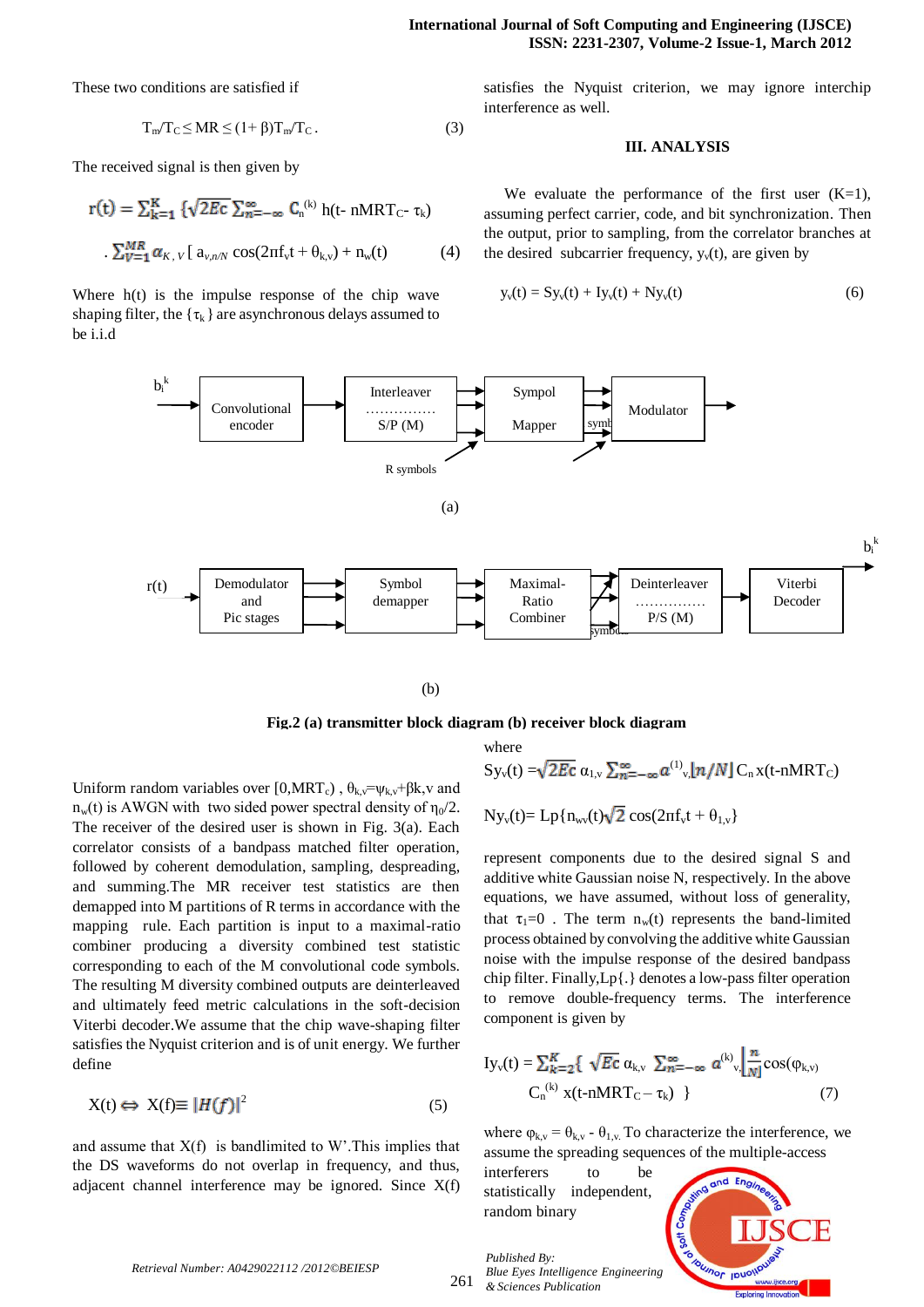# **Performance Analysis using Adaptive Decision for Parallel Interference Cancellation Receiver in Asynchronous Multicarrier DS-CDMA Systems**

sequences, whereupon the product of those sequences with the code symbols are random binary sequences. We may thus drop the code symbols from (18) and define  $\mathcal{E}_{k,v}$   $\triangleq$  cos( $\varphi_{k,v}$ ) It can be shown, based on the statistics of the{ $\alpha_{K, V}$ } and { $\varphi_{k,v}$ } that the {  $\mathcal{E}_{k,v}$ } are i.i.d. zero-mean Gaussian random variables with variance equal to unity. Equation (7), therefore, is essentially equivalent to

$$
Iy_v(t) = \sum_{k=2}^{K} \{ \sqrt{Ec} \ \xi_{k,v} \sum_{n=-\infty}^{\infty} C_n^{(k)} \}
$$
  
 
$$
x(t-nMRT_C - \tau_k) \}
$$
 (8)

 Now, we can evaluate the statistics of the signal out of the desired correlators, and which can be written as

$$
Z_{v} = S_{zv} + I_{zv} + N_{zv}
$$
\n(9)  
\nWhere  
\n
$$
S_{zv} = \sum_{n'} N_{n}^{-1} C_{n'}^{(1)} S_{yv}(n' MRT_{C})
$$
\n
$$
I_{zv} = \sum_{n'=0}^{N-1} C_{n'}^{(1)} I_{yv}(n' MRT_{C})
$$
\n
$$
N_{zv} = \sum_{n'=0}^{N-1} C_{n'}^{(1)} N_{yv}(n' MRT_{C})
$$

Note that while we assume the  $\{C_n^{(k)}, k = 2,...K\}$  to be independent random binary sequences, then we take the spreadingsequence for the desired user  $C_n^{(1)}$ to be deterministic.

 Under some conditions for number of subcarriers and resolvable paths of the system we can assume that each subcarrier experiences frequency nonselective fading , the received signal at the base station can be expressed as

$$
r(t) = \sum_{k=1}^{K} \sum_{i=1}^{M} \sum_{j=1}^{R} \sqrt{\frac{2R}{M}} \alpha_{ij}^{k} b_{i}^{k} (t - \tau_{k}) \cos(2\pi f_{ij} t + \varphi_{ij}^{k}) + n(t)
$$
\n(10)

where  $\tau_k$  represents the time mismatch in the context of the  $k^{th}$ user, with respect to the reference user,  $\alpha_{ij}^k$  is the channel

fading coefficient,  $\varphi_{ij}^k = \varphi_{ij}^k - \psi_{ij}^k - 2\pi f_{ij} \tau_k$ , which is assumed to be an i.i.d random variable having a uniform distribution in [0,2 $\pi$ ],  $\psi_{ij}^k$  is due to the transmission channel, while  $n(t)$ represents the AWGN with zero mean and double sided PSD of variance  $N_0/2$ .

Assuming that the first user  $k=1$  is the reference user, the receiver provides a correlator for each subcarrier ,finally a p/s converter is employed to recover the serial data stream. For detecting  $b_{\rm u}$ .

$$
Z_{uv} = S_{uv} + N_{uv} + \sum_{K=2}^{K} I_1^{(k)} + \sum_{K=2}^{K} \sum_{i=1}^{M} \sum_{j=1}^{R} I_2^{(k)} (i,j)
$$
 (11)  
\n
$$
S_{uv} = \sqrt{\frac{2R}{M}} (g_{uv}^2 / 2) b_u T_s
$$

While the noise term can be expressed as [8]

The interference term  $I_1^{(k)}$  can be viewed as the interference by the same carrier but from other users.  $I_2^{(k)}$  can be viewed as the interference due to other  $k^{th}$  users from the other subcarriers.

In this scheme the interfering users are weighted before subtracting from the reference signal  $r_{uv}$ , which implies the technique of interference cancellation. The reference signal can be expressed as [8],

$$
r_{uv} = \sqrt{\frac{2R}{M} \left[ \sum_{k=1}^{K} b_{u}^{k} (t - \tau_{k)(\alpha_{uv}}^{k} / 2) \cos(\varphi_{uv}^{k}) \right] c_{k}(t - \tau_{k}) +
$$
  

$$
\sum_{k=2}^{K} \sum_{i=1}^{M} \sum_{j=1}^{R} \alpha_{ij}^{k} b_{i}^{k} (t - \tau_{k}) c_{k}(t - \tau_{k})
$$
  

$$
\cos(2\pi f_{ij}t + \varphi_{ij}^{k}) \cos(2\pi f_{uv}t) dt] + \eta_{n}(t)
$$
 (12)

here i=u and j $\neq$ then the signal has to be reconstructed for both the subcarrier

$$
\hat{I}_1^{(k)} = \sqrt{\frac{2R}{M}} (g_{uv}^{k}/2) \cos(\varphi_{uv}^{k}) \hat{b}_u^{k} (t-\tau_k) c_k(t-\tau_k)
$$
\n(13)

$$
\hat{I}_2^{(k)} = \sqrt{\frac{2R}{M}} (g_{ij}^{k}/2) \hat{b}_i^{k} (t-\tau_k) c_k(t-\tau_k)
$$

$$
cos[2\pi(f_{ij} - f_{uv})t + \varphi_{ij}^{k}]
$$

$$
(14)
$$

where the estimate of the transmitted  $u^{th}$  bit for the  $k^{th}$  user is expressed as  $\hat{b}_u^k$ . For the first user,

$$
\hat{Z}_{uv}^{I} = \int_0^{\tau s} \{r_{uv}(t) - [\sum_{k=2}^K \hat{I}_1^{(k)} + \sum_{k=2}^K \sum_{i=1}^M \hat{I}_2^{(k)}]\} c(t) g_{uv}^{I} dt
$$
\n(15)

At the first stage the output consisits of reference signal component , interference component and noise component. Then at the second stage, the interference components are subtracted from the reference signal and as it is adaptive the interfering users are weighted before subtracting from the reference signal. At the third stage,for compensating the imperfect estimate of the interfering term has to be added. The cancellation stages can be carried over large number of stages.

$$
z_{uv} = r_{uv} - \sum_{k=2}^{R} \hat{I}_{1}^{(k)} w_{uv}^{(k)} - \sum_{k=2}^{R} \sum_{i=1}^{M} \sum_{j=1}^{R} \hat{I}_{2}^{(k)} w_{ij}^{(k)}
$$
(16)

$$
Z_{\rm uv} = r_{\rm uv} - \sum_{k=2}^{K} I_1^{(k)} - \sum_{k=2}^{K} \sum_{i=1}^{M} \sum_{j=1}^{R} I_2^{(k)} + I_1^{(1)}
$$
\n(17)

The obtained output is then made to pass through the symbol demapper where

the output from the subcarriers which carry the same code symbol are



*Retrieval Number: A0429022112 /2012©BEIESP*

262 *& Sciences Publication* 

*Published By:*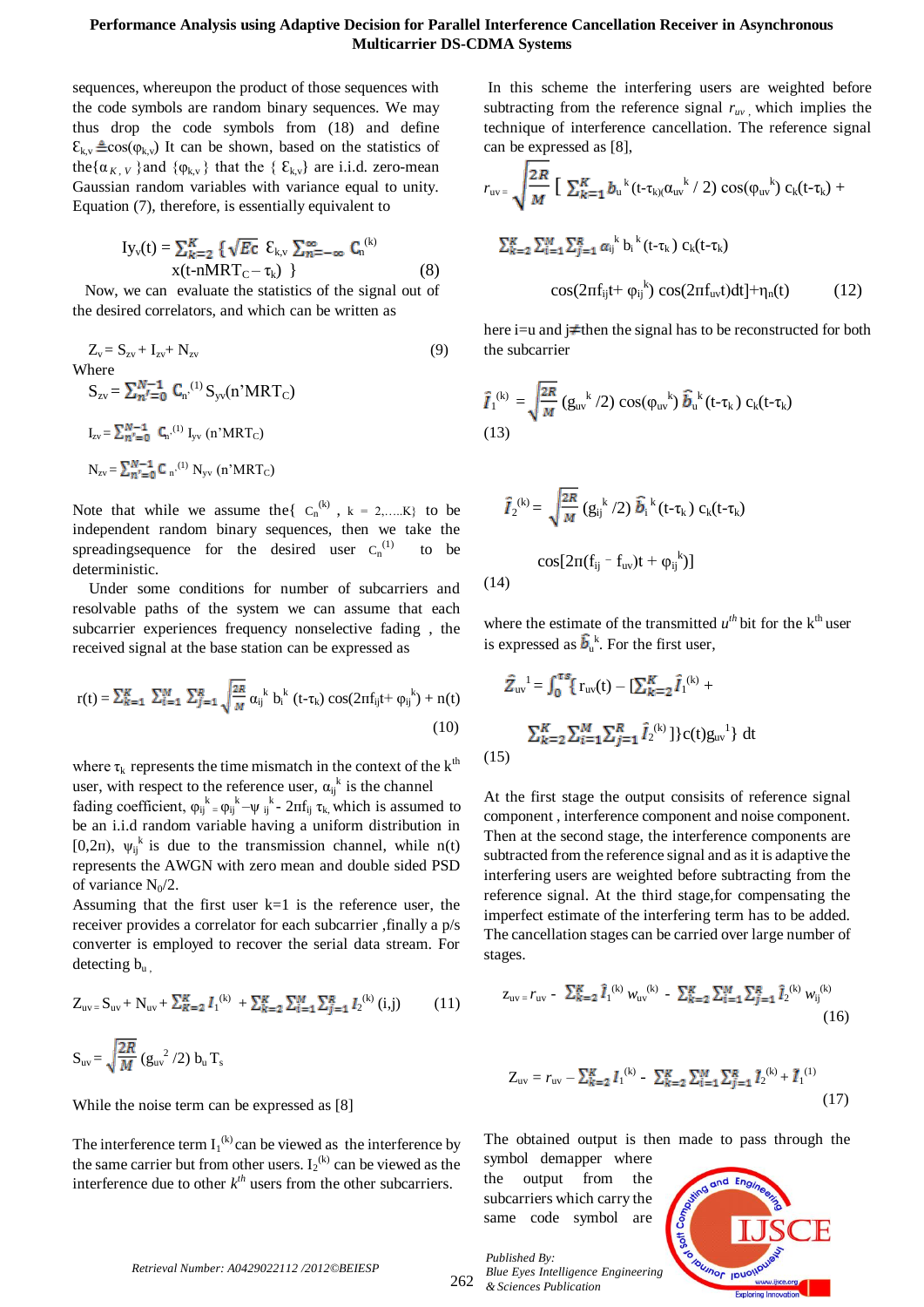combined followed by the maximal ratio combiner, then by the interleaver and feeds into Viterbi decoder.

 With sufficient interleaving of coded symbols output from the convolutional encoder, we assume that the vector of deinterleaved maximal-ratio combined receiver outputs, at time index  $l$ ,  $\bar{Z}_l$  represent uncorrelated (and therefore independent), conditionally, jointly Gaussian random variables. Then, the branch metric for the *r*th path through the decoder trellis at time index *l* is given by

$$
\mu_l^{(r)} = \log P(\bar{Z}_l | \bar{B}_l^{(r)}) \tag{18}
$$

where  $\overline{B}_l^{(r)}$  represents the vector of M convolutionally coded symbols at time index corresponding to the *r*th path. The *r*th path metric can be defined as

$$
U^{(r)} = \sum_{l=1}^{B} \mu_l^{(r)}
$$
 (19)

The probability of bit error rate can be defined as

$$
P_e \sim \frac{\partial T(D1, D2, \dots, D M, B)}{\partial B} \Big| B=1, D_i = Pi, i=1,2, \dots, M
$$
\n(20)

Where

$$
P_i \triangleq \prod_{j=1}^R \frac{1}{1 + \overline{\gamma} i, j}
$$

Hard decision can be taken from the output of the soft decision . For example when rate of the encoder is about ½ and  $K=3$ , the soft decision as three digit combination where one digit corresponds to hard decision and two other digits indicate the number of quantization level (above or below basic threshold), i.e. the area where the peak of the pulse was found.



**Fig.3 Determining hard decision from soft decision.**

**IV. PERFORMANCE RESULTS**

 In this section we present the performance of the system which involves parallel interference cancellation by making adaptive decision in asynchronous system. The hard decision is taken when the rate of the encoder is  $\frac{1}{2}$ . Increasing the parameter M will yield the lower rate codes allowing the system to better combat MAI and fading. On increasing the parameter R will primarily increase the extent to which the system can combat multipath fading, through diversity. The improvement in performance due to increasing in any one parameter is offset by degradation in performance as a result of decreasing the other parameters.



**Fig. Bit error rate versus**  $E_b/N_0$  **for adaptive decision** 

## **V. CONCLUSION**

In this paper, we analyzed the performance of parallel interference cancellation for an asynchronous MC DS-CDMA system . This proposed system provides coded performance and it includes the decisiom making process which seems to be adaptive. The PIC scheme effectively cancels the MAI and significantly helps in improving the bit error rate.

#### **REFERENCES**

- 1. S. Kondo and L. B. Milstein, "Performance of multicarrier DS-CDMA systems," *IEEE Trans. Commun.,* vol. 44, no. 2, pp. 238-246, Feb.1996.
- 2. D. N. Rowitch and L. B. Milstein, "Convolutionally coded multicarrier DS CDMA systems in a multipath fading channel - Part I: Performance analysis," *IEEE Trans. Commun.,* vol. 47, pp. 1570-1582, Oct. 1999.
- 3. Hanzo, L., Yang, L.L.,kuan,E.L. and Yen,K. "Single and Multi-carrier DS-CDMA: Multi-user Detection, Space-Time Spreading Synchronisation,Standards and Networkinng", (2003), John Wiley & Sons.
- 4. S.Hara and R.Prasad,"Overview of multicarrier CDMA", IEEE Communications Magazine, vol.35,no.12,pp.126-133,1997.
- 5. Kumar, Shankar K.R. and chockalingam, "Parallel Interference Cancellation in multi-carrier DS-CDMA Systems," In:2004 IEEE International Conference on Communications , 20-24 June, Paris,vol.5,2874-78.

263 *Published By: Blue Eyes Intelligence Engineering & Sciences Publication* 



*Retrieval Number: A0429022112 /2012©BEIESP*